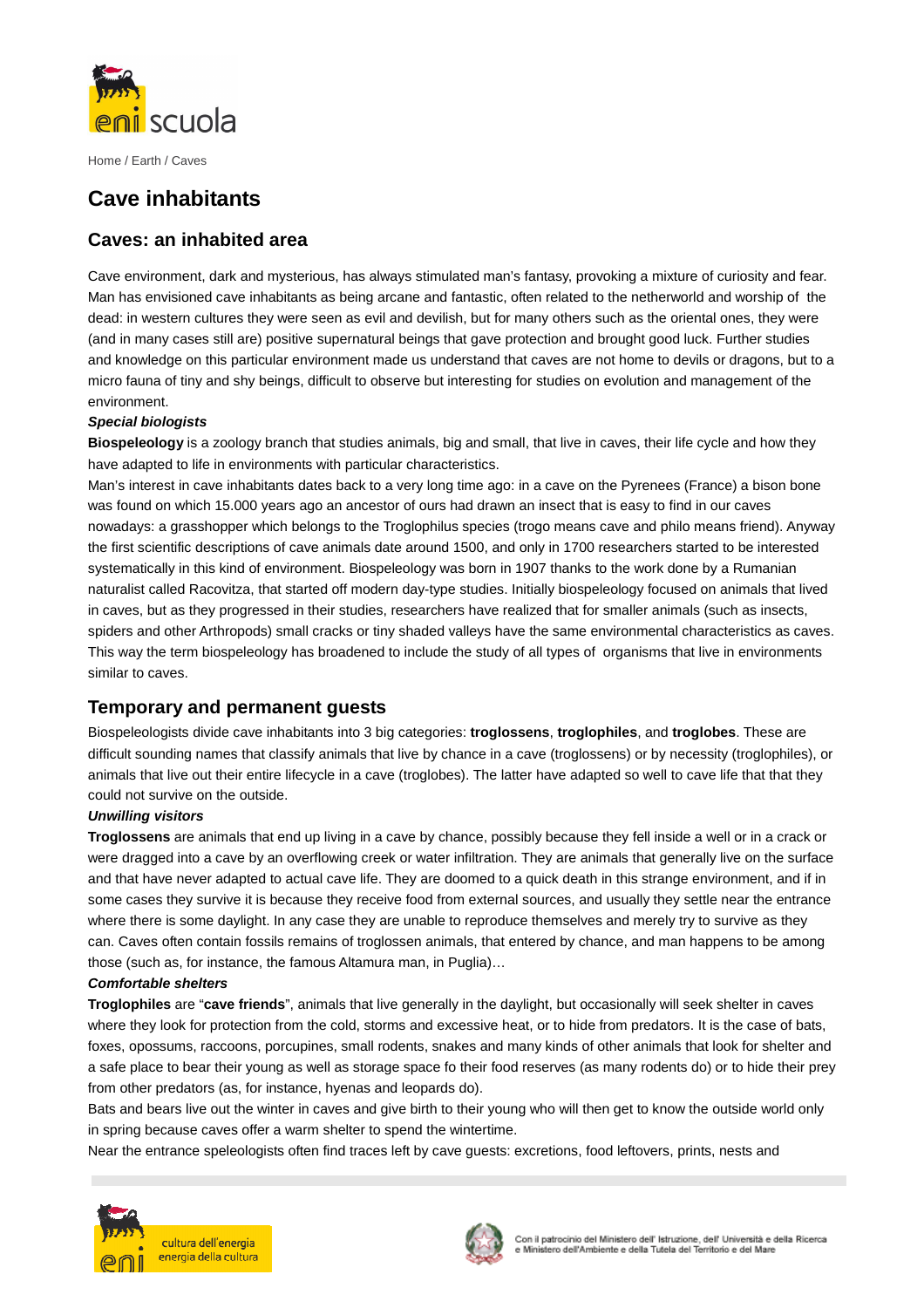

burrows. Occasionally speleologists become involuntary sources of food and shelter to cave guests: during an exploration it isn't unlikely that one might find a whole dormouse family peacefully wrapped up around the ropes of a rucksack left at the botton of a 90-meter deep well!

Cave animals are not always large and visible: many insects and other arthropods (such as spiders and centipedes) or amphibians (such as frogs and salamanders) find shelter in caves and in cracks dring the colder months: during the winter time near the entrance of a cave it is easy to see butterflies, spiders, and other small "refugees" that take advantage of the warmth within.

Troglophiles are animals that live on the surface, that need daylight to move about and eat food that cannot be found in caves. These guests are "opportunists" that use them as dens, for resting or as shelter for their young, but that cannot live permanently in a cave: in fact they must go out to search for food or a partner. Some of them, however, have the ability to move well in the dark such as bears and rodents. Others, in spite of needing their eyesight to move about, have developed specific systems to move in the dark, such as bats or other types of birds that make their nests in caves: the salangane (a kind of dove that comes from South-East Asia that make nests that are considered to be very refined delicatessen food in Oriental cuisines) or the guacharo (a very strange South American bird). These animals have an "echolocation" radar-like system: they are able to emit high frequency sounds that, bouncing on obstacles or preys are then perceived by a sophisticated hearing system which allows them to put together a surprisingly precise map of their surroundings even in total darkness.

### **Permanent residents**

**Troglobes** are animals that spend their entire life cycle in a cave, where they are born, live, reproduce and eat. Spanning over thousands and millions of years, they have evolved so as to adapt to life in this particular environment. They have no need to go on the outside and in many cases will live their entire lifecycle without ever leaving the cave. Not all animal phyla are represented in this category: mammals and birds are missing. Instead we find many belonging to the Arthropods (spiders, scorpions, and pseudo scorpions, centipedes and millipedes, crustaceans, such as shrimps, and especially insects), fish and amphibians.

### **A particular environment**

Cave environment has certain physical and morphological characteristics that make it very particular and different from any other environment on earth. These characteristics don't allow for all animals to survive, but only those that have developed particular evolutionary modifications. The hypogeous ambient can be divided into different under-ambients:

- surface ambient
- endogeous ambient (soil)
- superficial subsurface (rock cracks and holes)
- deep subsurface

The deeper the more animals have changed to adapt to it. Of all the aspects that characterize the subsurface the most important is the dark, which increases as one moves further from the entrance. This means that animals had to undergo major evolutionary changes in order to be able to move, to defend themselves or run away from predators, to hunt for food and to look for a partner and reproduce in permanent total darkness.

Another significant consequence of the absence of light is the gradual disappearance of vegetable organisms that live thanks to the chlorophyll photosynthesis. The superior plants are the first to disappear, while other plants were able to adapt to living in low light conditions. Plants that likely to live deep in caves are ferns (cryptogams) and the last vegetables that disappear are mosses and green- blue algae, that can live in conditions that our eyes perceive as almost total darkness. Therefore without vegetable organisms a very important food source is missing, which is typical of an oligotrophic environment, which means very short on food. In this way the food chain is upset and animals that live there must adapt to this.



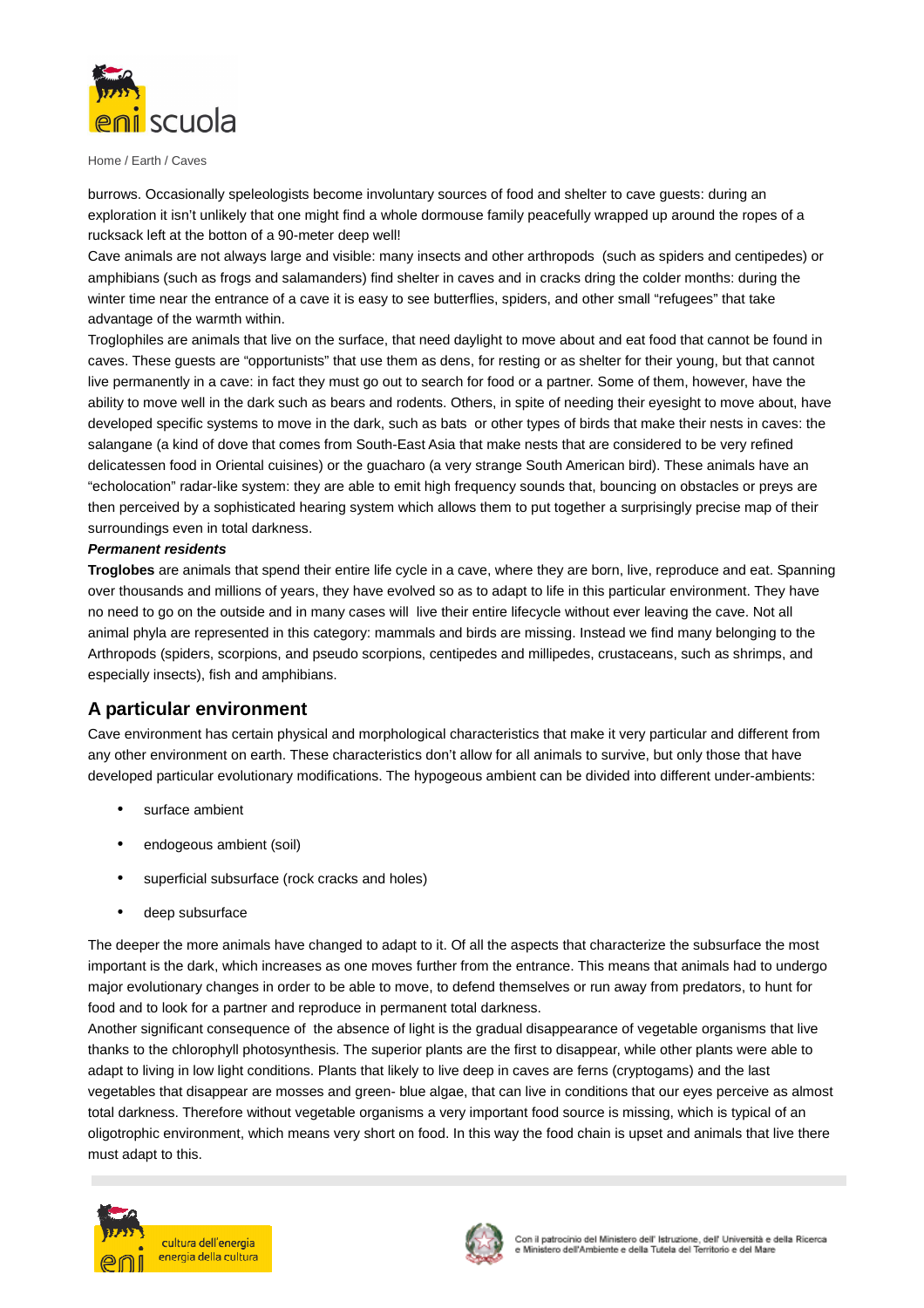

Temperature is a very important parameter too, because it controls all living beings' metabolisms. Caves have a very particular characteristic: the temperature inside is very stable and remains constant throughout the year at the average outside temperature for the year. This means that most cave animals cannot manage thermal differences and even very minor temperature variations can kill them.

Another important parameter is humidity, which is usually very high in caves and around cracks and fractures. Most cave animals need very high humidity levels, close to saturation: some are sthenhydros and need constant humidity. This is the reason why, if we want to go and look for animals in caves we must remember that dry areas are practically uninhabited.

## **Evolution**

Cave environment is hard and selective and a very few organisms have adapted by undergoing specific morphologic and metabolic modifications. Changes aren't immediate, but come as the result of an evolution that can take up to millions of years, starting from species that lived outside and that for many reasons ended up trapped and isolated in underground cavities. Species that have been used to living longer in underground conditions are the ones that show more specific modifications.

In the absence of light, eyes are a useless instrument: species that have lived in caves the longest can be recognized by the fact that they are eyeless, while a species that is in the process of adapting to this type of environment still has eyes but they are very small or underdeveloped. Others have eyes at the time of birth but then they disappear as the animal reaches adulthood. To move in the dark, to feel the presence of predators or other animals of their same kind, they develop other senses: cave organisms generally have long legs, long antennas, hairs and bristles that function as tactile organs as well as a highly developed olfactory sense.

In total darkness, even the ability to fly is useless: cave animals that descend from species that were originally able to fly (such as insects) have all lost this capacity, with the subsequent atrophy and loss of their wings.

In the dark colours disappear too: cave fauna shows a depigmentation phenomenon, animals are scarcely coloured and have mostly light colours such as beige and yellow tones (the colour of chitin), as is the case of many insects, or are completely pale or transparent, such as shrimp or certain fish. It is interesting to notice that species that have adapted only recently, when exposed to the light they tend to regain their colour, while species that have totally adapted to cave life no longer have this capacity and often are killed by the intensity of solar radiation.

The lack of light has an influence also on chitin production (the substance that makes up insects' and crustaceous' exoskeleton), so in general these have a lighter and finer exoskeleton which makes them more vulnerable to predators and dehydration. Some beetles have evolved by developing a particular elytra welding, that creates a cavity inside the abdomen that can contain a small quantity of "reserve" liquids: this is why many cave insects have a large spherical abdomen.

## **Miniature tigers**

Because of the lack of vegetables, in the hypogeous environment the food pyramid is structured differently: the alimentary base is represented by autotrophic bacteria, which are organisms that are able to produce organic substance not from light but directly from mineral substances, such as **nitrobacteria** (that use nitrogen), sulphur bacteria (that use sulphur) and many others. There is a bacteriophage fauna too, that lives in mud and feeds on bacteria. Bacteriophages are in turn hunted and eaten by the limivous fauna (earthworms, crustaceans, insect larvae), that eats by sifting mud and becomes in turn prey to chilopodas (centipedes), arachnids (spiders), and insects that in caves are at the apex of the food pyramid.

The "large carnivores" are represented by chilopodas and coleopterans, that, in spite of being small, have the same ecological role of lions and tigers in surface environments. Coleopterans are, of all cave animals, the ones with the most sophisticated techniques: they are efficient and terrible predators, provided with a very fine sense of smell, with a great ability to spot their prey and go great distances for food. The mouth and trophus apparatus, which is very sophisticated, leaves no escape to the prey, and makes them into the real "tigers" of the insect world.



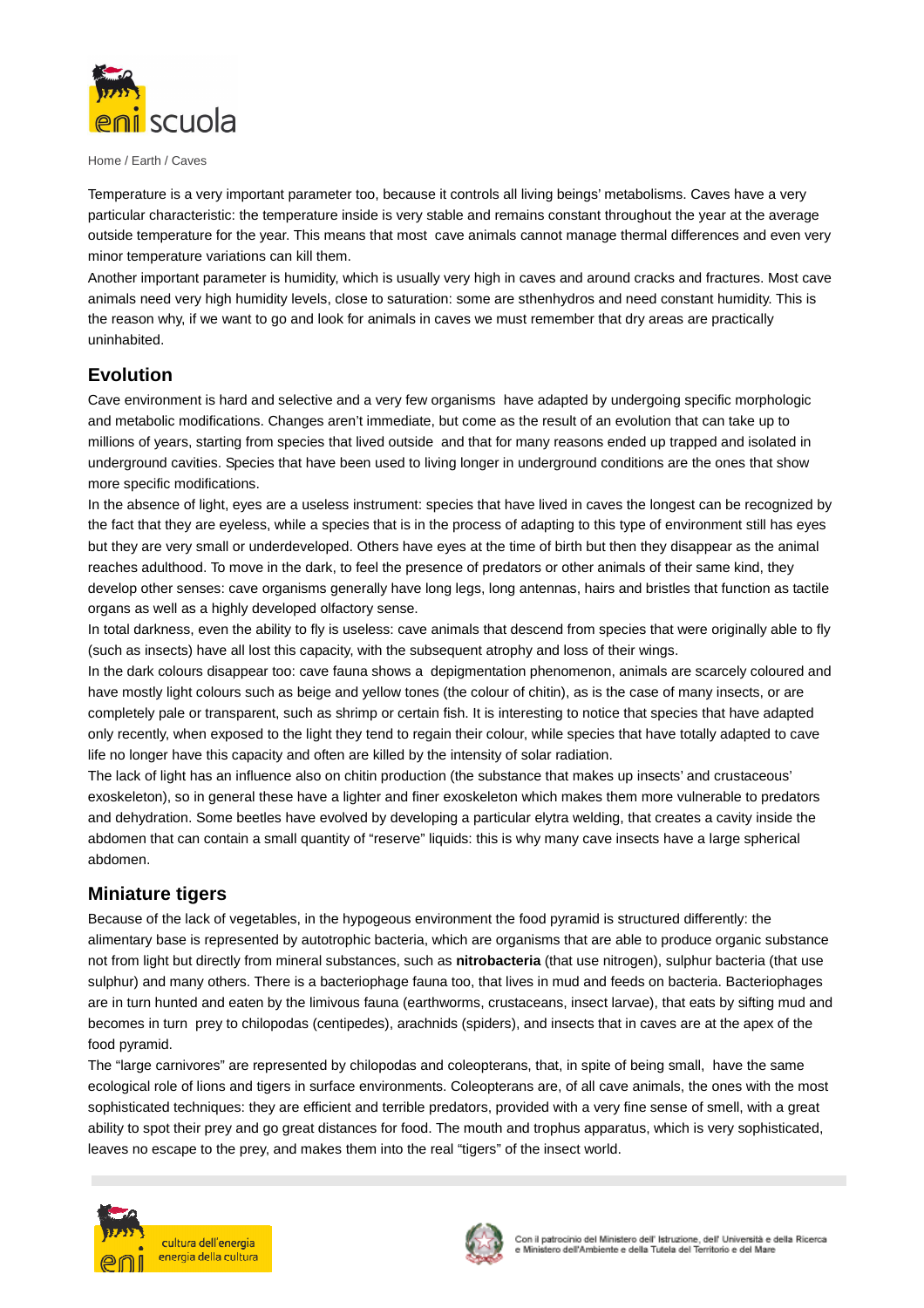

Other very efficient hunters are chilopodas and crustaceans, such as shrimp. Fish are troglobe organisms which can be larger (a few tens of centimetres), which is a sign of their position at the apex of the food pyramid in the submerged underground world.

## **Lifestyles**

The cave environment offers very little in the way of food. The trick in underground life is energy saving, so the best adapted organisms are those that need less energy to reproduce and live. For this reason, most of the cave inhabitants have very slow metabolisms: slow growth, small dimensions, a long life cycle, they are slow and don't move very much, sexual maturation occurs very slowly and very often they maintain the typical characteristics from their youth, they reproduce very little, they are satisfied with minimum quantities of food and normally they use very little oxygen. Since there is no night and day, their life rhythms aren't based on the usual 24-hour cycle such as other organisms that live under the sun. Because of the scarce food sources, that depend on autotrophic bacteria and the rare supplies coming from the outside, the hypogeous environment can give hospitality only to a very reduced number of species each made up by few individuals: so caves aren't very crowded and have a few predators, which means it is a safe and protected place.

## **Small devils that need protection**

The typical cave animal is the bat. In many caves in tropical areas, bats form colonies made up by thousands or millions of individuals. The show offered by these animals is one of the most fascinating in nature: at dusk they move about the sky, "drawing" a black snake in search of insects.

This animal has very particular characteristics: it is the only mammal able to fly, with real wings and muscles unlike other "flying" mammals, such as some squirrel species that simply have skin membranes. But their most particular characteristic is the echolocation system: no other animal has such a precise and sophisticated "radar" system, that allows it fly far from the cave entrance and to hunt even very small prey such as insects. When going through small and narrow paths speleologists are used to feeling a light air current and the butterfly like flapping of wings of a bat that flies through the very narrow spaces between their heads and the cave walls without ever even grazing either one! Their sophisticated hearing system has given them enormous ears (as opposed to the eyes, which are small and underdeveloped even though bats are not completely blind) and the nose is often very strange looking, since it has been modified to emit certain ultrasounds necessary for orientation purposes. This makes them not particularly nice looking which together with the membranous wings and their dark colour, gives them that "devil like" look. In fact man has put out many stupid and unfair theories about bats being evil and dangerous that in the past (and often at present too) has led to to real persecutions towards them. Many people nowadays are still convinced that these animals will get tangled in one's hair, which is almost impossible, given the highly sophisticated system by which these "little devils" fly and it is more likely that all the noise that we make is going to make them escape faster and a lot more scared than we are! There is another silly belief that bats suck blood: there is only one kind called "vampire", that belongs to the Desmodus genus, that lives in South America, that generally bites his preys without hurting because his saliva contains anticoagulants as well as a kind of anaesthetic. Contrary to what most people believe, it is a tiny animal just a few centimetres long, that can such a very small amount of blood (unable to kill a person!) and generally attacks quadrupeds, that don't have hands that can fight it off. The vampire bat has a social behaviour that makes it easier to forgive its feeding habits: since they aren't able to resist without food for more than a few hours, they help their babies and wounded or sick ones that can't seek food for themselves, by regurgitating food into their mouths.

Leaving behind legends and popular traditions, bats are in fact very useful animals: in fact they are great insect hunters, which they eat by tons every night. If they are adequately protected, they are very efficient "natural insecticides", that don't cost at all, don't pollute and make our summer nights more interesting with their oscillating flight. Their guano is also a very fine and rich fertilizer. Unfortunately, they are becoming rare animals in industrialized countries because of the large amount of pesticides used, which, by killing their usual preys, end up poisoning our little friend too.